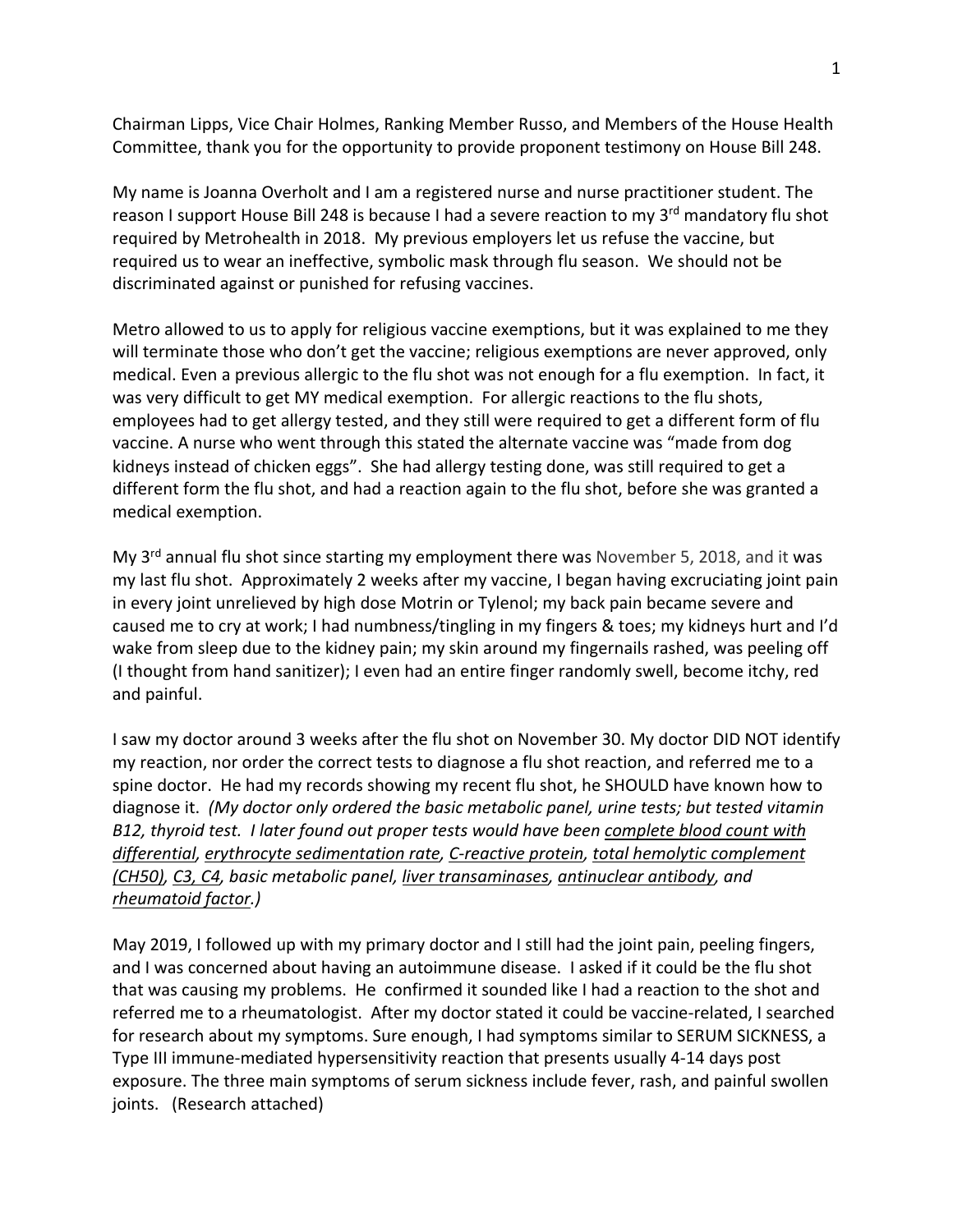In July, 8 MONTHS after my reaction started, I saw a rheumatologist who ordered appropriate autoimmune labs. They came up negative, but he explained I would have needed to be tested during the reaction, not 8 months later, to actually diagnose it.

Between the medical error and inadequate labs, my primary doctor and rheumatologist (both Metro doctors) literally refused to write me a flu shot exemption and I would have been forced to get another flu shot. I wondered if it was organization loyalty/against company policy, or if they would be red-flagged for doing so; Because, what was the big deal? I had to go 'out-oforganization' to a doctor who would write an exemption after reviewing this information. Metro required me to write a narrative story about why I should get an exemption and required the doctor write a narrative, and then submit everything for exemption approval; a simple doctor's note was not enough. My 'out-of-organization' doctor told me what Metro asked for from her was illegal, that she would not write a narrative about my protected health information. She wrote on a RX pad simply that I was not to have the flu vaccine. I submitted my narrative, her RX, and luckily my exemption was approved.

MEDICAL ERRORS 3RD LEADING CAUSE OF DEATH ACCORDING TO JOHN HOPKINS. What would have happened if I got another shot? How many others has this happened to? How many doctors/practitioners know the flu shot, and other vaccines can cause reactions weeks after vaccination like serum sickness or kidney failure- and how to test for it? Unfortunately, I believe most doctors/practitioners/nurses are unaware of many adverse effects from vaccines, nor do they actually know how to identify a reaction like mine; instead, they are trained mostly on 'potential benefits'. I've noticed much adverse info is left out medical education books, the CDC site, and seems oddly hidden. Most the research articles are also locked/require payment to access. Therefore, vaccine injuries are most likely severely under-identified, and underreported.

This is why HB 248 needs to become law. We need vaccine choice without discrimination. We cannot allow medical organizations blackball and control exemptions. Physicians shouldn't choose to be loyal to their organization over a patient's safety. Yes, vaccines can and do make some sick, but more importantly it is not identified/missed by those responsible for their care. We need to make our own vaccine choices moving forward.

Thank you once again for this opportunity to provide testimony on the need for and urgency of House Bill 248.

Sincerely,

Joanna Overholt, BSN, RN